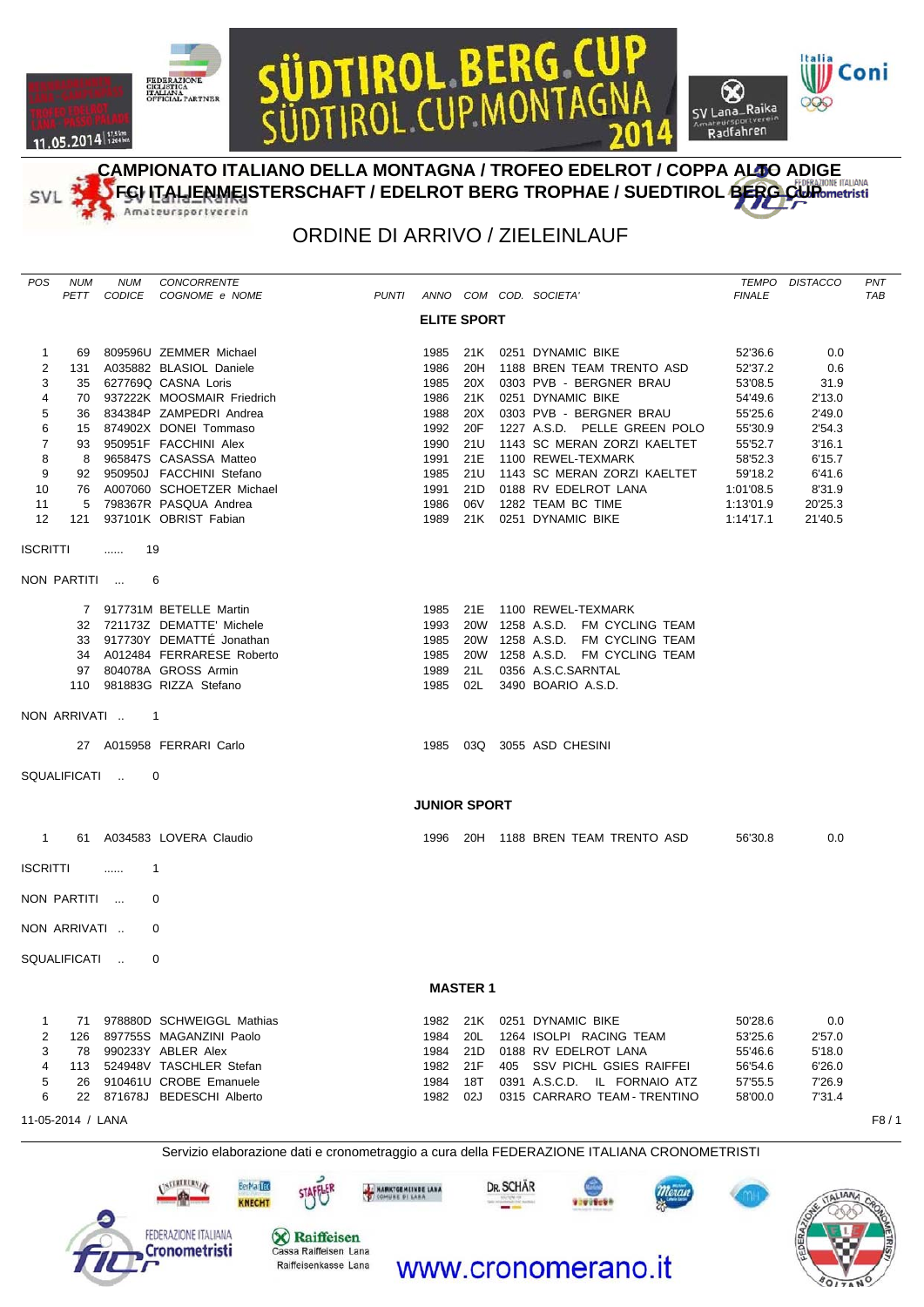| <b>POS</b>                                                                                    | NUM<br>PETT                                | <b>NUM</b><br><b>CODICE</b> | CONCORRENTE<br>COGNOME e NOME                                                                                                                                                                                                                                                                                                                                                                       | <b>PUNTI</b> |                                                                                                                  |                                                             | ANNO COM COD. SOCIETA'                                                                                                                                                                                                                                                                                                                                                               | TEMPO<br><b>FINALE</b>                                                                                                                                         | <b>DISTACCO</b>                                                                                                                          | PNT<br><b>TAB</b> |
|-----------------------------------------------------------------------------------------------|--------------------------------------------|-----------------------------|-----------------------------------------------------------------------------------------------------------------------------------------------------------------------------------------------------------------------------------------------------------------------------------------------------------------------------------------------------------------------------------------------------|--------------|------------------------------------------------------------------------------------------------------------------|-------------------------------------------------------------|--------------------------------------------------------------------------------------------------------------------------------------------------------------------------------------------------------------------------------------------------------------------------------------------------------------------------------------------------------------------------------------|----------------------------------------------------------------------------------------------------------------------------------------------------------------|------------------------------------------------------------------------------------------------------------------------------------------|-------------------|
| 7<br>8<br>9<br>10                                                                             | 80<br>77<br>94<br>79                       |                             | 955414N MAIR Hannes<br>A003822 BEIKIRCHER Fabian<br>808985Z KROELL Michael<br>808074A GUFLER Georg                                                                                                                                                                                                                                                                                                  |              | 1983<br>1984<br>1984<br>1980                                                                                     | 21D<br>21U                                                  | 21D 0188 RV EDELROT LANA<br>0188 RV EDELROT LANA<br>1143 SC MERAN ZORZI KAELTET<br>21D 0188 RV EDELROT LANA                                                                                                                                                                                                                                                                          | 1:01'26.7<br>1:03'39.6<br>1:07'01.3<br>1:12'23.4                                                                                                               | 10'58.1<br>13'11.0<br>16'32.7<br>21'54.8                                                                                                 |                   |
| ISCRITTI                                                                                      |                                            | 17<br>$\ldots$              |                                                                                                                                                                                                                                                                                                                                                                                                     |              |                                                                                                                  |                                                             |                                                                                                                                                                                                                                                                                                                                                                                      |                                                                                                                                                                |                                                                                                                                          |                   |
|                                                                                               | NON PARTITI                                |                             | 6                                                                                                                                                                                                                                                                                                                                                                                                   |              |                                                                                                                  |                                                             |                                                                                                                                                                                                                                                                                                                                                                                      |                                                                                                                                                                |                                                                                                                                          |                   |
|                                                                                               | 96                                         |                             | 37 896596B BERGAMO Daniele<br>62 811494F GIACOMUZZI Matteo<br>894965J AINHAUSER Walter<br>115 935692R CIECH Manuel<br>119 908356M STOFFERIN Lukas<br>127 A026954 MARTINI Thomas                                                                                                                                                                                                                     |              | 1984<br>1981<br>1983<br>1983<br>1980<br>1981                                                                     | 20X<br>20H<br>21L<br>20M<br>21K<br>20L                      | 0303 PVB - BERGNER BRAU<br>1188 BREN TEAM TRENTO ASD<br>0356 A.S.C.SARNTAL<br>20M0 TEAM CARPENTARI<br>0251 DYNAMIC BIKE<br>1264 ISOLPI RACING TEAM                                                                                                                                                                                                                                   |                                                                                                                                                                |                                                                                                                                          |                   |
|                                                                                               | NON ARRIVATI                               | $\blacksquare$ 1            |                                                                                                                                                                                                                                                                                                                                                                                                     |              |                                                                                                                  |                                                             |                                                                                                                                                                                                                                                                                                                                                                                      |                                                                                                                                                                |                                                                                                                                          |                   |
|                                                                                               |                                            |                             | 38 995249H GUFLER Alexander                                                                                                                                                                                                                                                                                                                                                                         |              | 1983                                                                                                             |                                                             | 20X 0303 PVB - BERGNER BRAU                                                                                                                                                                                                                                                                                                                                                          |                                                                                                                                                                |                                                                                                                                          |                   |
|                                                                                               | SQUALIFICATI                               |                             | 0                                                                                                                                                                                                                                                                                                                                                                                                   |              |                                                                                                                  |                                                             |                                                                                                                                                                                                                                                                                                                                                                                      |                                                                                                                                                                |                                                                                                                                          |                   |
|                                                                                               |                                            |                             |                                                                                                                                                                                                                                                                                                                                                                                                     |              |                                                                                                                  | <b>MASTER 2</b>                                             |                                                                                                                                                                                                                                                                                                                                                                                      |                                                                                                                                                                |                                                                                                                                          |                   |
| 1<br>2<br>3<br>4<br>5<br>6<br>7<br>8<br>9                                                     | 108<br>114<br>123<br>111<br>88             |                             | 39 396015R UNTERTHURNER Stephan<br>31 974053S SANTONI Duilio<br>87 797334X ERHARD Alexander<br>726679R CODEBO' Giampaolo<br>797285X TUTZER Andreas<br>A032529 STUEFER Erwin<br>922050X LUGGIN Norbert<br>837970Z MITTERHOFER Stefan<br>1 717250N LEDER Giovanni                                                                                                                                     |              | 1976<br>1976<br>1978<br>1976<br>1977<br>1979<br>1978<br>1975<br>1977 20J                                         | 20X<br>20G<br>21E<br>06F<br>21P<br>21L<br>21D<br>21E        | 0303 PVB - BERGNER BRAU<br>1212 VERTICAL SPORT BIKE & C<br>0174 ARSV VINSCHGAU<br>0864 TEAM MARCHISIO BICI<br>1114 POLI.A.V.I.<br><b>BIKE TEAM</b><br>0356 A.S.C.SARNTAL<br>0308 KSV - FOR FUN<br>0174 ARSV VINSCHGAU<br>1254 GARDAFOX                                                                                                                                               | 50'57.6<br>52'38.7<br>53'19.8<br>56'01.9<br>56'04.9<br>56'48.2<br>58'39.1<br>1:03'53.3<br>1:27'12.8                                                            | 0.0<br>1'41.1<br>2'22.2<br>5'04.3<br>5'07.3<br>5'50.6<br>7'41.5<br>12'55.7<br>36'15.2                                                    |                   |
| <b>ISCRITTI</b>                                                                               |                                            | 16<br>.                     |                                                                                                                                                                                                                                                                                                                                                                                                     |              |                                                                                                                  |                                                             |                                                                                                                                                                                                                                                                                                                                                                                      |                                                                                                                                                                |                                                                                                                                          |                   |
|                                                                                               | NON PARTITI                                |                             | 7                                                                                                                                                                                                                                                                                                                                                                                                   |              |                                                                                                                  |                                                             |                                                                                                                                                                                                                                                                                                                                                                                      |                                                                                                                                                                |                                                                                                                                          |                   |
|                                                                                               | 9<br>40<br>41<br>68<br>86                  |                             | 869265J BETELLE Daniel<br>908581Y ZENDRI Brunio<br>A007423 PICHLER Bruno<br>919661H RESCH Christian<br>524760C TSCHENETT Thomas<br>98 787071Z HOCHKOFLER Roman<br>116 930700L RICCARDO Marco                                                                                                                                                                                                        |              | 1979<br>1977<br>1975<br>1978                                                                                     | 20X<br>21K                                                  | 1979 21E 1100 REWEL-TEXMARK<br>20X 0303 PVB - BERGNER BRAU<br>0303 PVB - BERGNER BRAU<br>0251 DYNAMIC BIKE<br>21E 0174 ARSV VINSCHGAU<br>1978 21L 0356 A.S.C.SARNTAL<br>1977 20M 20M0 TEAM CARPENTARI                                                                                                                                                                                |                                                                                                                                                                |                                                                                                                                          |                   |
|                                                                                               | NON ARRIVATI                               |                             | 0                                                                                                                                                                                                                                                                                                                                                                                                   |              |                                                                                                                  |                                                             |                                                                                                                                                                                                                                                                                                                                                                                      |                                                                                                                                                                |                                                                                                                                          |                   |
|                                                                                               | SQUALIFICATI                               |                             | 0                                                                                                                                                                                                                                                                                                                                                                                                   |              |                                                                                                                  |                                                             |                                                                                                                                                                                                                                                                                                                                                                                      |                                                                                                                                                                |                                                                                                                                          |                   |
|                                                                                               |                                            |                             |                                                                                                                                                                                                                                                                                                                                                                                                     |              |                                                                                                                  | <b>MASTER 3</b>                                             |                                                                                                                                                                                                                                                                                                                                                                                      |                                                                                                                                                                |                                                                                                                                          |                   |
| 1<br>$\overline{\mathbf{c}}$<br>3<br>4<br>5<br>6<br>7<br>8<br>9<br>10<br>11<br>12<br>13<br>14 | 58<br>63<br>125<br>128<br>73<br>130<br>100 |                             | 23 416802Q VARESCO Jarno<br>89 524742W WEISENHORN Oswald<br>90 847768L WALLNOEFER Freddi<br>908848K PAGANELLI Fabio<br>792545W PARTEL Enzo<br>72 832616M GOETSCH Markus<br>396323S MARGONARI Mauro<br>957784T UNTERPERTINGER Filipp<br>A034052 TSCHIGG Armin<br>847996J ROSSATO Mirko<br>30 996854R COMININI Mirko<br>787074U HOFER Franz<br>10 967352B MARCATO Andrea<br>81 808047F FLARER Stephan |              | 1973 02J<br>1970<br>1974<br>1970<br>1973<br>1972 21K<br>1970<br>1972<br>1973<br>1970<br>1973<br>1973<br>1972 21E | 21E<br>02J<br>20H<br>20X<br>21P<br>21K<br>20J<br>02L<br>21L | 0315 CARRARO TEAM - TRENTINO<br>0174 ARSV VINSCHGAU<br>21E 0174 ARSV VINSCHGAU<br>2151 BREVIARIO BONATE SOPRA<br>1188 BREN TEAM TRENTO ASD<br>0251 DYNAMIC BIKE<br>0303 PVB - BERGNER BRAU<br>1114 POLI.A.V.I.<br>BIKE TEAM<br>0251 DYNAMIC BIKE<br>1238 VALRENDENA BIKE<br>3901 VALGRIGNA CYCLING TEAM<br>0356 A.S.C.SARNTAL<br>1100 REWEL-TEXMARK<br>1971 21D 0188 RV EDELROT LANA | 51'27.4<br>52'43.6<br>54'04.5<br>54'08.0<br>54'09.8<br>54'50.5<br>55'18.9<br>56'29.9<br>57'24.3<br>57'49.3<br>1:00'50.7<br>1:01'39.6<br>1:03'40.6<br>1:06'21.7 | 0.0<br>1'16.2<br>2'37.1<br>2'40.6<br>2'42.4<br>3'23.1<br>3'51.5<br>5'02.5<br>5'56.9<br>6'21.9<br>9'23.3<br>10'12.2<br>12'13.2<br>14'54.3 |                   |
| <b>ISCRITTI</b>                                                                               |                                            | 18<br>$\cdots$              |                                                                                                                                                                                                                                                                                                                                                                                                     |              |                                                                                                                  |                                                             |                                                                                                                                                                                                                                                                                                                                                                                      |                                                                                                                                                                |                                                                                                                                          |                   |

11-05-2014 / LANA F8 / 2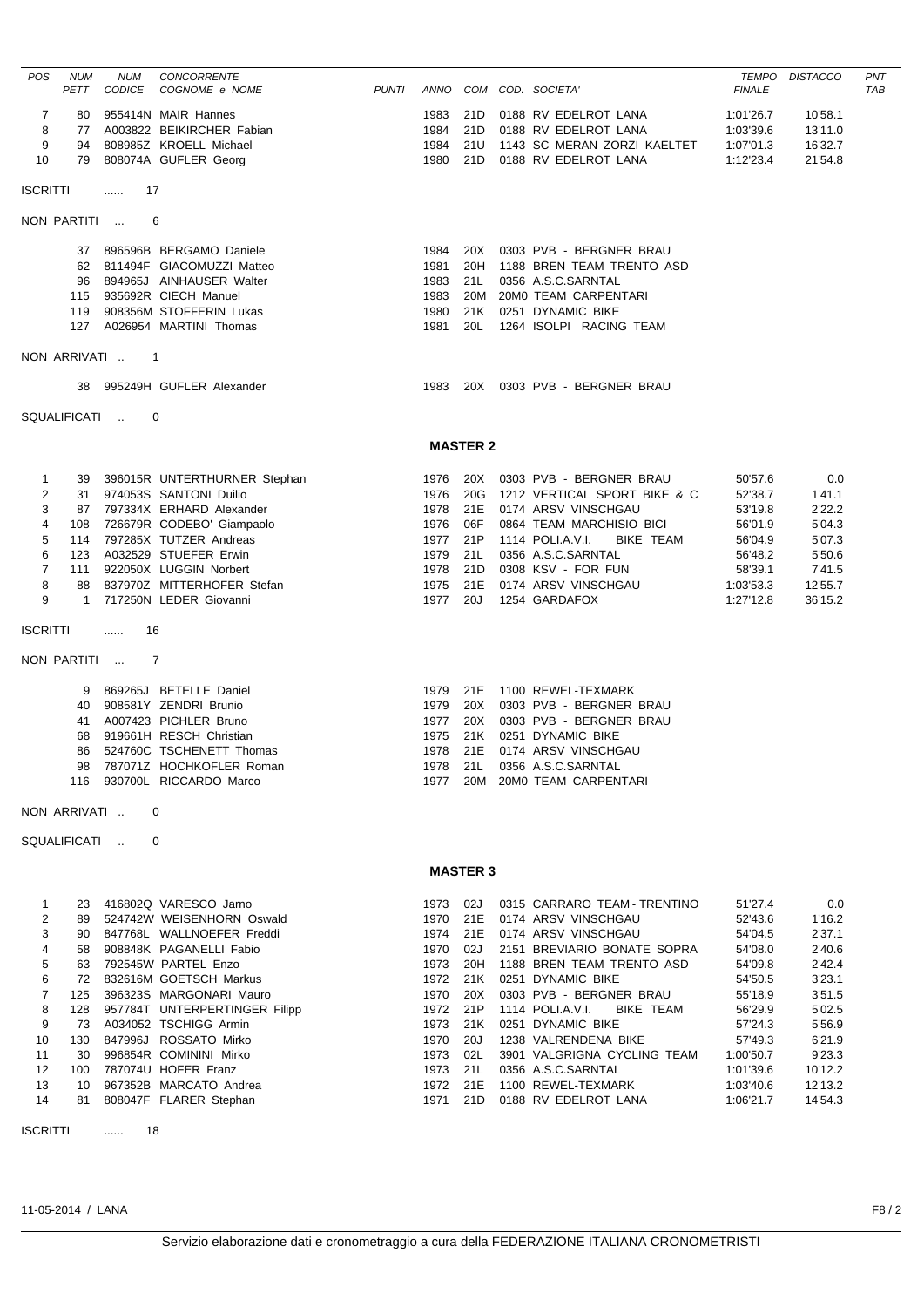| <b>POS</b>          | <b>NUM</b><br>PETT | <b>NUM</b><br><b>CODICE</b> | CONCORRENTE<br>COGNOME e NOME                                      | <b>PUNTI</b> |              |                 | ANNO COM COD. SOCIETA'                                | TEMPO<br><b>FINALE</b> | <b>DISTACCO</b>    | PNT<br><b>TAB</b> |
|---------------------|--------------------|-----------------------------|--------------------------------------------------------------------|--------------|--------------|-----------------|-------------------------------------------------------|------------------------|--------------------|-------------------|
|                     | NON PARTITI        | $\sim$                      | 4                                                                  |              |              |                 |                                                       |                        |                    |                   |
|                     |                    |                             | 42 797726Y DECARLI Paolo                                           |              | 1970         | 20X             | 0303 PVB - BERGNER BRAU                               |                        |                    |                   |
|                     | 43                 |                             | 883091F CAMPI Stefano                                              |              | 1970         | 20X             | 0303 PVB - BERGNER BRAU                               |                        |                    |                   |
|                     | 64<br>99           |                             | 854202D PERATHONER Guenther<br>641149R PIXNER Juergen              |              | 1972<br>1974 | 21N<br>21L      | 0025 ASV RODES GHERDEINA<br>0356 A.S.C.SARNTAL        |                        |                    |                   |
|                     | NON ARRIVATI       |                             | 0                                                                  |              |              |                 |                                                       |                        |                    |                   |
|                     | SQUALIFICATI       |                             | 0                                                                  |              |              |                 |                                                       |                        |                    |                   |
|                     |                    |                             |                                                                    |              |              | <b>MASTER 4</b> |                                                       |                        |                    |                   |
|                     |                    |                             | 44 516050Y APPOLONNI Mario                                         |              |              | 20X             |                                                       | 52'39.7                | 0.0                |                   |
| 1<br>2              |                    |                             | 122 847039V BAZZANELLA Michele                                     |              | 1969<br>1969 | <b>20V</b>      | 0303 PVB - BERGNER BRAU<br>1208 TEAM BSR              | 53'38.8                | 59.1               |                   |
| 3                   |                    |                             | 65 433347X STUFFER Herbert                                         |              | 1968         | 21N             | 0025 ASV RODES GHERDEINA                              | 54'16.3                | 1'36.6             |                   |
| 4<br>5              |                    |                             | 11 892071K KOFLER Andreas<br>587701W NAVE Valentino                |              | 1966         | 21E<br>20X      | 1100 REWEL-TEXMARK<br>0303 PVB - BERGNER BRAU         | 54'37.1<br>55'00.5     | 1'57.4             |                   |
| 6                   | 45<br>47           |                             | 728887V DI GERONIMO Michele                                        |              | 1969<br>1966 | 20X             | 0303 PVB - BERGNER BRAU                               | 57'22.1                | 2'20.8<br>4'42.4   |                   |
| $\overline{7}$      | 112                |                             | 828531L SCHIESARO Fabio                                            |              | 1968         | 21W             | 1010 A.S.D. ALPENJET                                  | 1:00'39.2              | 7'59.5             |                   |
| 8                   | 118                |                             | 895269H PELLEGRINI Luca                                            |              | 1969         | 20A             | 1002 COMANO BIKE                                      | 1:01'17.9              | 8'38.2             |                   |
| 9<br>10             | 133<br>83          |                             | 836032B LEONARDI Mario<br>A021890 ZOESCHG Gerhard                  |              | 1967<br>1969 | 21A<br>21D      | 1009 TEAM ZANOLINI BIKE<br>0188 RV EDELROT LANA       | 1:02'49.4<br>1:03'54.5 | 10'09.7<br>11'14.8 |                   |
| 11                  | 17                 |                             | 433884B COLAONE Roberto                                            |              | 1969         | 21H             | 0104 A.B.C. EGNA N                                    | 1:05'54.9              | 13'15.2            |                   |
| 12                  |                    |                             | 82 808913Y OETTL Sieghard                                          |              | 1965         | 21D             | 0188 RV EDELROT LANA                                  | 1:07'00.4              | 14'20.7            |                   |
| 13                  | 18                 |                             | A015552 LANZNASTER Walter                                          |              | 1966         | 21H             | 0104 A.B.C. EGNA N                                    | 1:10'08.3              | 17'28.6            |                   |
| 14<br>15            | 134<br>95          |                             | 902377C DI CARLO Franco<br>588261D MOSER Giuseppe                  |              | 1965<br>1967 | 21A             | 1009 TEAM ZANOLINI BIKE<br>21W 0370 S.C.ALTAIR A.S.D. | 1:10'56.3<br>1:17'33.9 | 18'16.6<br>24'54.2 |                   |
| <b>ISCRITTI</b>     |                    |                             | 18                                                                 |              |              |                 |                                                       |                        |                    |                   |
|                     |                    | .                           |                                                                    |              |              |                 |                                                       |                        |                    |                   |
|                     | NON PARTITI        |                             | $\overline{2}$                                                     |              |              |                 |                                                       |                        |                    |                   |
|                     | 46                 |                             | 2 A029836 BONAPACE Enzo<br>724852V VALENTINI Gabriele              |              | 1965<br>1968 | 20J<br>20X      | 1254 GARDAFOX<br>0303 PVB - BERGNER BRAU              |                        |                    |                   |
|                     | NON ARRIVATI       |                             | $\overline{1}$                                                     |              |              |                 |                                                       |                        |                    |                   |
|                     | 48                 |                             | 984874R BALLERIN Giorgio                                           |              |              |                 | 1966  20X  0303  PVB - BERGNER BRAU                   |                        |                    |                   |
|                     |                    |                             |                                                                    |              |              |                 |                                                       |                        |                    |                   |
|                     |                    | SQUALIFICATI                | 0                                                                  |              |              |                 |                                                       |                        |                    |                   |
|                     |                    |                             |                                                                    |              |              | <b>MASTER 5</b> |                                                       |                        |                    |                   |
| 1                   | 59                 |                             | 908851E PREVITALI Paolo Giovanni                                   |              | 1963         | 02J             | 2151 BREVIARIO BONATE SOPRA                           | 52'40.5                | 0.0                |                   |
| 2<br>3              | 49<br>120          |                             | 670351U LINARDI Tarcisio<br>961685U PAREINER Konrad                |              | 1964<br>1960 | 20X<br>21S      | 0303 PVB - BERGNER BRAU<br>1018 SUEDTIROL RAIN        | 55'36.7<br>59'40.8     | 2'56.2<br>7'00.3   |                   |
| 4                   | 66                 |                             | 461469E INSAM Ludwig                                               |              | 1962         | 21N             | 0025 ASV RODES GHERDEINA                              | 1:00'11.5              | 7'31.0             |                   |
| 5                   |                    |                             | 12 894941J LAGEDER Theodor                                         |              | 1960         | 21E             | 1100 REWEL-TEXMARK                                    | 1:03'23.5              | 10'43.0            |                   |
| 6                   |                    |                             | 74 818885N SMANIOTTO Luca                                          |              | 1964         | 21K             | 0251 DYNAMIC BIKE                                     | 1:03'50.8              | 11'10.3            |                   |
| $\overline{7}$<br>8 | 107                |                             | 984680T GROSS Manfred<br>101 A032836 HOLZMANN Norbert              |              | 1962<br>1964 | 21L<br>21L      | 0356 A.S.C.SARNTAL<br>0356 A.S.C.SARNTAL              | 1:11'04.7<br>1:11'24.5 | 18'24.2<br>18'44.0 |                   |
| <b>ISCRITTI</b>     |                    | .                           | 10                                                                 |              |              |                 |                                                       |                        |                    |                   |
|                     | NON PARTITI        |                             | 2                                                                  |              |              |                 |                                                       |                        |                    |                   |
|                     |                    |                             |                                                                    |              |              |                 |                                                       |                        |                    |                   |
|                     |                    |                             | 50 A023864 MALFERTHEINER Karl Hainz<br>84 524653V ARMELLINI Walter |              | 1961<br>1964 | 20X<br>21D      | 0303 PVB - BERGNER BRAU<br>0188 RV EDELROT LANA       |                        |                    |                   |
|                     | NON ARRIVATI       |                             | 0                                                                  |              |              |                 |                                                       |                        |                    |                   |
|                     | SQUALIFICATI       |                             | 0                                                                  |              |              |                 |                                                       |                        |                    |                   |
|                     |                    |                             |                                                                    |              |              | <b>MASTER 6</b> |                                                       |                        |                    |                   |
| 1                   |                    |                             | 51 219413T JANES Silvano                                           |              | 1955         | 20X             | 0303 PVB - BERGNER BRAU                               | 52'37.9                | 0.0                |                   |
| $\overline{2}$      |                    |                             | 52 391672B DELLAGIACOMA Piergiorgio                                |              | 1959         | 20X             | 0303 PVB - BERGNER BRAU                               | 54'46.1                | 2'08.2             |                   |
| 3                   |                    |                             | 75 790163H BERNARD Nikolaus                                        |              | 1958         | 21K             | 0251 DYNAMIC BIKE                                     | 1:00'17.0              | 7'39.1             |                   |
| 4<br>5              |                    |                             | 85 837252V HELFER Kurt Johann<br>124 A002392 SOMMAVILLA Paolo      |              | 1959<br>1958 | 21D<br>20H      | 0188 RV EDELROT LANA<br>1188 BREN TEAM TRENTO ASD     | 1:01'19.9<br>1:02'46.2 | 8'42.0<br>10'08.3  |                   |
| 6                   |                    |                             | 57 516126D SOLETTI Ivano                                           |              | 1956         | 02G             | 2931 TEAM VISCARDI A.S.D.                             | 1:03'44.6              | 11'06.7            |                   |
|                     | 11-05-2014 / LANA  |                             |                                                                    |              |              |                 |                                                       |                        |                    | F8/3              |
|                     |                    |                             |                                                                    |              |              |                 |                                                       |                        |                    |                   |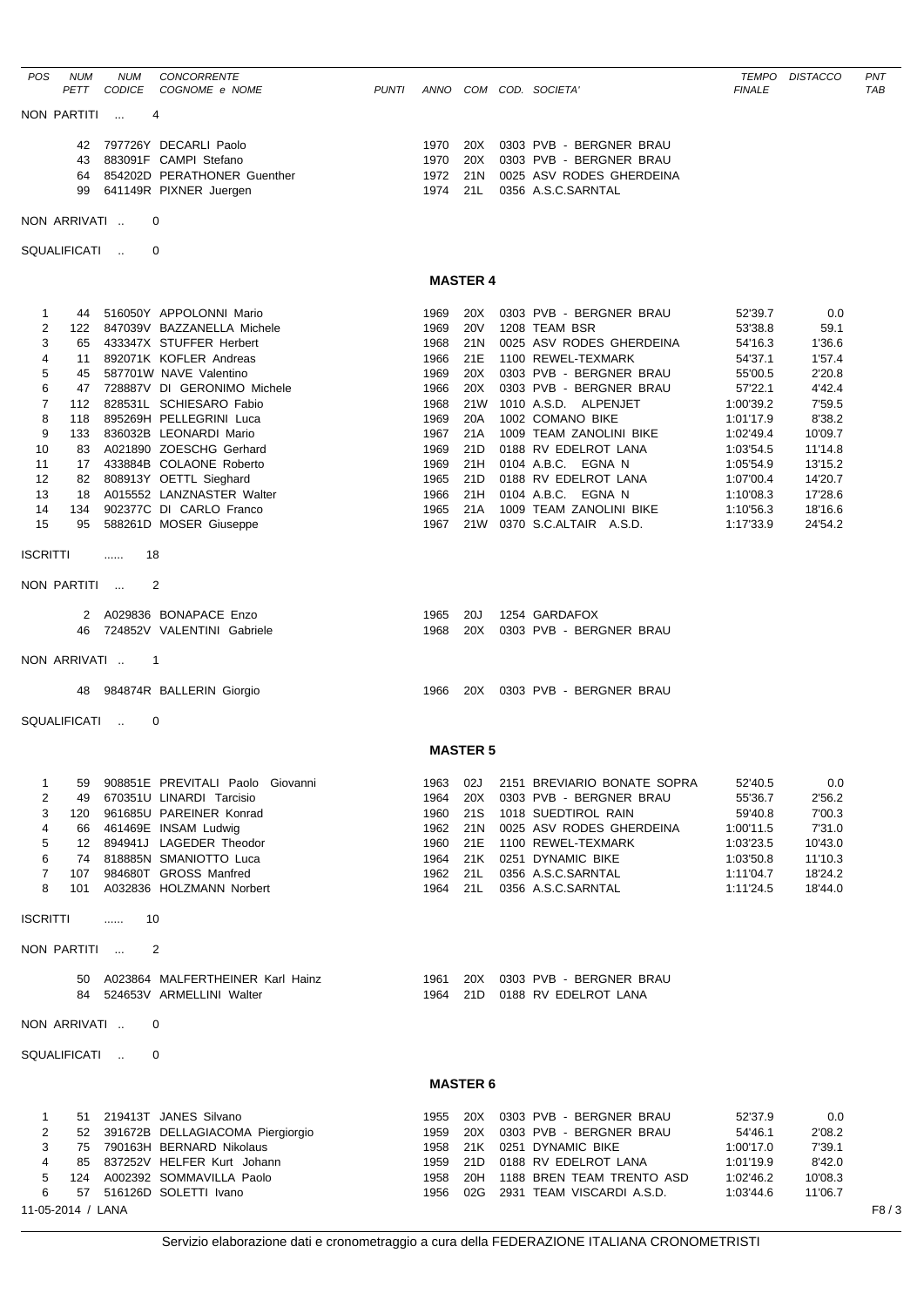| <b>POS</b>                                    | <b>NUM</b><br>PETT   | <b>NUM</b><br>CODICE | CONCORRENTE<br>COGNOME e NOME                                                                                           | <b>PUNTI</b> |                                          |                   | ANNO COM COD. SOCIETA'                                                                                                | <b>TEMPO</b><br><b>FINALE</b>                               | <b>DISTACCO</b>                                | <b>PNT</b><br><b>TAB</b> |
|-----------------------------------------------|----------------------|----------------------|-------------------------------------------------------------------------------------------------------------------------|--------------|------------------------------------------|-------------------|-----------------------------------------------------------------------------------------------------------------------|-------------------------------------------------------------|------------------------------------------------|--------------------------|
| $\overline{7}$<br>8                           | 28<br>3              |                      | A015968 FERRARI Giovanni<br>A023306 LEONI Giorgio                                                                       |              | 1955<br>1959                             | 03Q<br>20J        | 3055 ASD CHESINI<br>1254 GARDAFOX                                                                                     | 1:04'09.3<br>1:15'38.6                                      | 11'31.4<br>23'00.7                             |                          |
| <b>ISCRITTI</b>                               |                      | .                    | 10                                                                                                                      |              |                                          |                   |                                                                                                                       |                                                             |                                                |                          |
|                                               | NON PARTITI          |                      | $\overline{2}$                                                                                                          |              |                                          |                   |                                                                                                                       |                                                             |                                                |                          |
|                                               |                      |                      | 53 A023487 GOSETTI Giorgio<br>117 713142S PIAZZI Riccardo                                                               |              | 1956<br>1956                             | 20X<br>20F        | 0303 PVB - BERGNER BRAU<br>1211 S.C. CENTROFIEMME A.S.D                                                               |                                                             |                                                |                          |
|                                               | NON ARRIVATI         |                      | 0                                                                                                                       |              |                                          |                   |                                                                                                                       |                                                             |                                                |                          |
|                                               | SQUALIFICATI         |                      | 0                                                                                                                       |              |                                          |                   |                                                                                                                       |                                                             |                                                |                          |
|                                               |                      |                      |                                                                                                                         |              |                                          | <b>MASTER 7</b>   |                                                                                                                       |                                                             |                                                |                          |
| $\mathbf{1}$<br>$\overline{2}$<br>3<br>4<br>5 | 91<br>$\overline{4}$ |                      | 13 905026K VIGL Alois<br>334810Y KOCH Alois<br>54 896813C ZORZI Renzo<br>67 480584J DEMETZ Guido<br>A029838 CONCI Paolo |              | 1953<br>1953 21E<br>1953<br>1954<br>1954 | 20X<br>21N<br>20J | 21E 1100 REWEL-TEXMARK<br>0174 ARSV VINSCHGAU<br>0303 PVB - BERGNER BRAU<br>0025 ASV RODES GHERDEINA<br>1254 GARDAFOX | 55'29.7<br>1:03'52.4<br>1:10'59.3<br>1:12'01.6<br>1:13'55.2 | 0.0<br>8'22.7<br>15'29.6<br>16'31.9<br>18'25.5 |                          |
| <b>ISCRITTI</b>                               |                      | $\cdots$             | 6                                                                                                                       |              |                                          |                   |                                                                                                                       |                                                             |                                                |                          |
|                                               | NON PARTITI          |                      | $\overline{1}$                                                                                                          |              |                                          |                   |                                                                                                                       |                                                             |                                                |                          |
|                                               |                      |                      | 102 A001993 HOLZER Walter                                                                                               |              |                                          |                   | 1954 21L 0356 A.S.C.SARNTAL                                                                                           |                                                             |                                                |                          |
|                                               | NON ARRIVATI         |                      | 0                                                                                                                       |              |                                          |                   |                                                                                                                       |                                                             |                                                |                          |
|                                               | SQUALIFICATI         |                      | 0                                                                                                                       |              |                                          |                   |                                                                                                                       |                                                             |                                                |                          |
|                                               |                      |                      |                                                                                                                         |              |                                          | <b>MASTER 8</b>   |                                                                                                                       |                                                             |                                                |                          |
| $\mathbf{1}$<br>2<br>3<br>4                   | 129<br>20<br>19      |                      | 990029X VALLE Mario<br>60 914204T TORRI Carlo<br>776197Z DE BACCO Giovanni<br>587996E DAL BOSCO Ermanno                 |              | 1949<br>1947<br>1946<br>1945             | 21H<br>21H        | 02E 3270 ACS VALSERIANA ALBINO<br>06U 1314 REGOLO-PONTREMOLESE-CIN<br>0104 A.B.C. EGNA N<br>0104 A.B.C. EGNA N        | 1:00'20.5<br>1:11'55.3<br>1:16'24.0<br>1:19'05.7            | 0.0<br>11'34.8<br>16'03.5<br>18'45.2           |                          |
| <b>ISCRITTI</b>                               |                      | $\cdots$             | 7                                                                                                                       |              |                                          |                   |                                                                                                                       |                                                             |                                                |                          |
|                                               | NON PARTITI          |                      | 3                                                                                                                       |              |                                          |                   |                                                                                                                       |                                                             |                                                |                          |
|                                               |                      |                      | 55 896828K MICHELOTTO Claudio<br>103 783960H THALER Franz<br>104 A032693 STUEFER Franz                                  |              |                                          |                   | 1942  20X  0303  PVB - BERGNER BRAU<br>1947 21L 0356 A.S.C.SARNTAL<br>1946 21L 0356 A.S.C.SARNTAL                     |                                                             |                                                |                          |
|                                               | NON ARRIVATI         |                      | $\mathbf 0$                                                                                                             |              |                                          |                   |                                                                                                                       |                                                             |                                                |                          |
|                                               |                      | SQUALIFICATI         | 0                                                                                                                       |              |                                          |                   |                                                                                                                       |                                                             |                                                |                          |
|                                               |                      |                      |                                                                                                                         |              | <b>ELITE WOMEN SPORT</b>                 |                   |                                                                                                                       |                                                             |                                                |                          |
| $\overline{2}$                                |                      |                      | 1 6 798373P PARDINI Veronica<br>29 772191X LAMBRUGHI Alessia<br>3 132 988476W MORANDI Simona                            |              |                                          |                   | 1989    06V    1282    TEAM BC    TIME<br>1988 02M 4103 INEXERE VILLAGE PUNTO1<br>1988 20J 1254 GARDAFOX              | 1:10'00.8<br>1:25'12.6<br>1:38'58.2                         | 0.0<br>15'11.8<br>28'57.4                      |                          |
|                                               | ISCRITTI             |                      | 3                                                                                                                       |              |                                          |                   |                                                                                                                       |                                                             |                                                |                          |
|                                               | NON PARTITI          |                      | 0                                                                                                                       |              |                                          |                   |                                                                                                                       |                                                             |                                                |                          |
|                                               | NON ARRIVATI         |                      | 0                                                                                                                       |              |                                          |                   |                                                                                                                       |                                                             |                                                |                          |
|                                               |                      | SQUALIFICATI         | $\Omega$                                                                                                                |              |                                          |                   |                                                                                                                       |                                                             |                                                |                          |
|                                               |                      |                      |                                                                                                                         |              | <b>MASTER WOMEN 1</b>                    |                   |                                                                                                                       |                                                             |                                                |                          |
| $\mathbf{1}$<br>$\overline{2}$                |                      |                      | 25 973944T GAZZINI Serena<br>14 A012150 MABRITTO Valentina                                                              |              |                                          |                   | 1977 02J 0315 CARRARO TEAM - TRENTINO 58'43.3<br>1983 02W 2601 RACING ROSOLA BIKE A.S. 1:03'51.6                      |                                                             | 0.0<br>5'08.3                                  |                          |
| ISCRITTI                                      |                      | .                    | 3                                                                                                                       |              |                                          |                   |                                                                                                                       |                                                             |                                                |                          |
|                                               | 11-05-2014 / LANA    |                      |                                                                                                                         |              |                                          |                   |                                                                                                                       |                                                             |                                                | F8/4                     |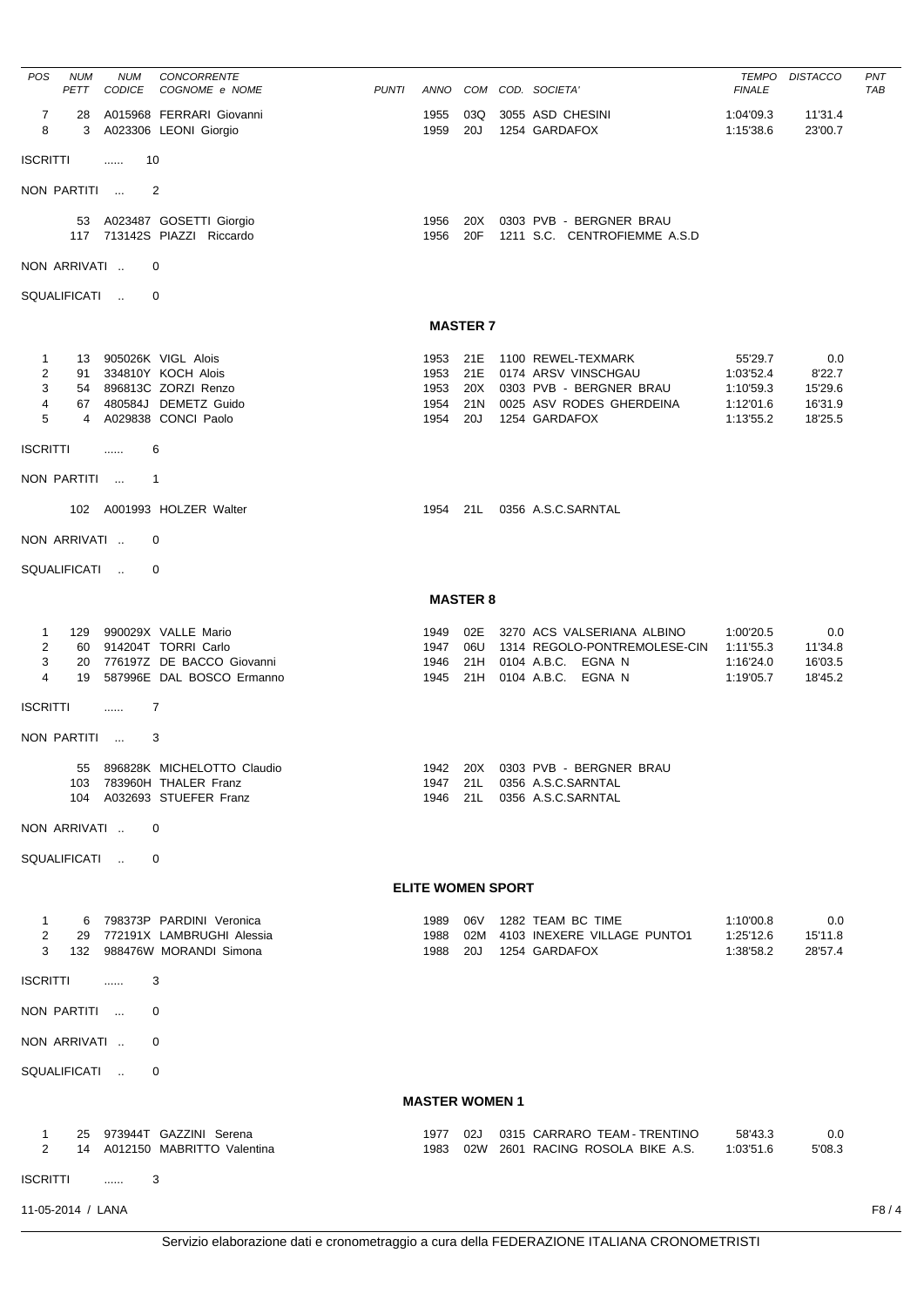| <b>POS</b>          | <b>NUM</b><br>PETT | <b>NUM</b><br><b>CODICE</b> | <b>CONCORRENTE</b><br>COGNOME e NOME              | <b>PUNTI</b> |                          |            | ANNO COM COD. SOCIETA'                                  | <b>FINALE</b>      | TEMPO DISTACCO   | PNT<br><b>TAB</b> |
|---------------------|--------------------|-----------------------------|---------------------------------------------------|--------------|--------------------------|------------|---------------------------------------------------------|--------------------|------------------|-------------------|
|                     | NON PARTITI        | $\overline{1}$              |                                                   |              |                          |            |                                                         |                    |                  |                   |
|                     | 24                 |                             | 703830F GANDINI Sabine                            |              | 1978                     | 02J        | 0315 CARRARO TEAM - TRENTINO                            |                    |                  |                   |
|                     | NON ARRIVATI       |                             | 0                                                 |              |                          |            |                                                         |                    |                  |                   |
|                     | SQUALIFICATI       |                             | $\Omega$                                          |              |                          |            |                                                         |                    |                  |                   |
|                     |                    |                             |                                                   |              | <b>MASTER WOMEN 2</b>    |            |                                                         |                    |                  |                   |
| 1                   | 109                |                             | 912351T MASSARO Simona                            |              | 1974                     | 06F        | 0864 TEAM MARCHISIO BICI                                | 57'34.5            | 0.0              |                   |
| $\overline{2}$      | 56                 |                             | A034623 RAOSS Paola                               |              | 1967                     | 20X        | 0303 PVB - BERGNER BRAU                                 | 1:07'02.9          | 9'28.4           |                   |
| 3                   | 21                 |                             | 947117L PERTOLL Ilse                              |              | 1972                     | 21H        | 0104 A.B.C. EGNA N                                      | 1:14'29.6          | 16'55.1          |                   |
| $\overline{4}$      | 105                |                             | 459446D VASSELAI Brigitte                         |              | 1962                     | 21L        | 0356 A.S.C.SARNTAL                                      | 1:15'03.2          | 17'28.7          |                   |
| <b>ISCRITTI</b>     |                    | .                           | 5                                                 |              |                          |            |                                                         |                    |                  |                   |
|                     | NON PARTITI        |                             | 1                                                 |              |                          |            |                                                         |                    |                  |                   |
|                     | 106                |                             | 933765X VIGL Edith                                |              | 1971                     | 21L        | 0356 A.S.C.SARNTAL                                      |                    |                  |                   |
|                     |                    |                             |                                                   |              |                          |            |                                                         |                    |                  |                   |
|                     | NON ARRIVATI       |                             | 0                                                 |              |                          |            |                                                         |                    |                  |                   |
|                     | SQUALIFICATI       |                             | 0                                                 |              |                          |            |                                                         |                    |                  |                   |
|                     |                    |                             |                                                   |              | <b>MASCHILE / HERREN</b> |            |                                                         |                    |                  |                   |
| 1                   |                    |                             | 71 978880D SCHWEIGGL Mathias                      |              | 1982                     | 21K        | 0251 DYNAMIC BIKE                                       | 50'28.6            | 0.0              |                   |
| $\overline{2}$      | 39                 |                             | 396015R UNTERTHURNER Stephan                      |              | 1976                     | 20X        | 0303 PVB - BERGNER BRAU                                 | 50'57.6            | 29.0             |                   |
| 3                   | 23                 |                             | 416802Q VARESCO Jarno                             |              | 1973                     | 02J        | 0315 CARRARO TEAM - TRENTINO                            | 51'27.4            | 58.8             |                   |
| 4                   | 69                 |                             | 809596U ZEMMER Michael                            |              | 1985                     | 21K        | 0251 DYNAMIC BIKE                                       | 52'36.6            | 2'08.0           |                   |
| 5                   | 131                |                             | A035882 BLASIOL Daniele                           |              | 1986                     | 20H        | 1188 BREN TEAM TRENTO ASD                               | 52'37.2            | 2'08.6           |                   |
| 6                   | 51                 |                             | 219413T JANES Silvano                             |              | 1955                     | 20X        | 0303 PVB - BERGNER BRAU                                 | 52'37.9            | 2'09.3           |                   |
| $\overline{7}$<br>8 | 31<br>44           |                             | 974053S SANTONI Duilio<br>516050Y APPOLONNI Mario |              | 1976<br>1969             | 20G<br>20X | 1212 VERTICAL SPORT BIKE & C<br>0303 PVB - BERGNER BRAU | 52'38.7<br>52'39.7 | 2'10.1<br>2'11.1 |                   |
| 9                   | 59                 |                             | 908851E PREVITALI Paolo Giovanni                  |              | 1963                     | 02J        | 2151 BREVIARIO BONATE SOPRA                             | 52'40.5            | 2'11.9           |                   |
| 10                  | 89                 |                             | 524742W WEISENHORN Oswald                         |              | 1970                     | 21E        | 0174 ARSV VINSCHGAU                                     | 52'43.6            | 2'15.0           |                   |
| 11                  | 35                 |                             | 627769Q CASNA Loris                               |              | 1985                     | 20X        | 0303 PVB - BERGNER BRAU                                 | 53'08.5            | 2'39.9           |                   |
| 12                  | 87                 |                             | 797334X ERHARD Alexander                          |              | 1978                     | 21E        | 0174 ARSV VINSCHGAU                                     | 53'19.8            | 2'51.2           |                   |
| 13                  | 126                |                             | 897755S MAGANZINI Paolo                           |              | 1984                     | 20L        | 1264 ISOLPI RACING TEAM                                 | 53'25.6            | 2'57.0           |                   |
| 14                  | 122                |                             | 847039V BAZZANELLA Michele                        |              | 1969                     | <b>20V</b> | 1208 TEAM BSR                                           | 53'38.8            | 3'10.2           |                   |
| 15                  | 90                 |                             | 847768L WALLNOEFER Freddi                         |              | 1974                     | 21E        | 0174 ARSV VINSCHGAU                                     | 54'04.5            | 3'35.9           |                   |
| 16                  | 58                 |                             | 908848K PAGANELLI Fabio                           |              | 1970                     | 02J        | 2151 BREVIARIO BONATE SOPRA                             | 54'08.0            | 3'39.4           |                   |
| 17                  | 63                 |                             | 792545W PARTEL Enzo                               |              | 1973                     | 20H        | 1188 BREN TEAM TRENTO ASD                               | 54'09.8            | 3'41.2           |                   |
| 18<br>19            | 65<br>11           |                             | 433347X STUFFER Herbert<br>892071K KOFLER Andreas |              | 1968<br>1966             | 21N<br>21E | 0025 ASV RODES GHERDEINA<br>1100 REWEL-TEXMARK          | 54'16.3<br>54'37.1 | 3'47.7<br>4'08.5 |                   |
| 20                  | 52                 |                             | 391672B DELLAGIACOMA Piergiorgio                  |              | 1959                     | 20X        | 0303 PVB - BERGNER BRAU                                 | 54'46.1            | 4'17.5           |                   |
| 21                  | 70                 |                             | 937222K MOOSMAIR Friedrich                        |              | 1986                     | 21K        | 0251 DYNAMIC BIKE                                       | 54'49.6            | 4'21.0           |                   |
| 22                  | 72                 |                             | 832616M GOETSCH Markus                            |              | 1972                     | 21K        | 0251 DYNAMIC BIKE                                       | 54'50.5            | 4'21.9           |                   |
| 23                  | 45                 |                             | 587701W NAVE Valentino                            |              | 1969                     | 20X        | 0303 PVB - BERGNER BRAU                                 | 55'00.5            | 4'31.9           |                   |
| 24                  | 125                |                             | 396323S MARGONARI Mauro                           |              | 1970                     | 20X        | 0303 PVB - BERGNER BRAU                                 | 55'18.9            | 4'50.3           |                   |
| 25                  | 36                 |                             | 834384P ZAMPEDRI Andrea                           |              | 1988                     | 20X        | 0303 PVB - BERGNER BRAU                                 | 55'25.6            | 4'57.0           |                   |
| 26                  | 13                 |                             | 905026K VIGL Alois                                |              | 1953                     | 21E        | 1100 REWEL-TEXMARK                                      | 55'29.7            | 5'01.1           |                   |
| 27                  | 15                 |                             | 874902X DONEI Tommaso                             |              | 1992                     | 20F        | 1227 A.S.D. PELLE GREEN POLO                            | 55'30.9            | 5'02.3           |                   |
| 28<br>29            | 49<br>78           |                             | 670351U LINARDI Tarcisio<br>990233Y ABLER Alex    |              | 1964<br>1984             | 20X<br>21D | 0303 PVB - BERGNER BRAU<br>0188 RV EDELROT LANA         | 55'36.7<br>55'46.6 | 5'08.1<br>5'18.0 |                   |
| 30                  | 93                 |                             | 950951F FACCHINI Alex                             |              | 1990                     | 21U        | 1143 SC MERAN ZORZI KAELTET                             | 55'52.7            | 5'24.1           |                   |
| 31                  | 108                |                             | 726679R CODEBO' Giampaolo                         |              | 1976                     | 06F        | 0864 TEAM MARCHISIO BICI                                | 56'01.9            | 5'33.3           |                   |
| 32                  | 114                |                             | 797285X TUTZER Andreas                            |              | 1977                     | 21P        | 1114 POLI.A.V.I.<br>BIKE TEAM                           | 56'04.9            | 5'36.3           |                   |
| 33                  | 128                |                             | 957784T UNTERPERTINGER Filipp                     |              | 1972                     | 21P        | 1114 POLI.A.V.I.<br>BIKE TEAM                           | 56'29.9            | 6'01.3           |                   |
| 34                  | 61                 |                             | A034583 LOVERA Claudio                            |              | 1996                     | 20H        | 1188 BREN TEAM TRENTO ASD                               | 56'30.8            | 6'02.2           |                   |
| 35                  | 123                |                             | A032529 STUEFER Erwin                             |              | 1979                     | 21L        | 0356 A.S.C.SARNTAL                                      | 56'48.2            | 6'19.6           |                   |
| 36                  | 113                |                             | 524948V TASCHLER Stefan                           |              | 1982                     | 21F        | 405 SSV PICHL GSIES RAIFFEI                             | 56'54.6            | 6'26.0           |                   |
| 37                  | 47                 |                             | 728887V DI GERONIMO Michele                       |              | 1966                     | 20X        | 0303 PVB - BERGNER BRAU                                 | 57'22.1            | 6'53.5           |                   |
| 38                  | 73                 |                             | A034052 TSCHIGG Armin                             |              | 1973                     | 21K        | 0251 DYNAMIC BIKE                                       | 57'24.3            | 6'55.7           |                   |
| 39<br>40            | 130<br>26          |                             | 847996J ROSSATO Mirko<br>910461U CROBE Emanuele   |              | 1970<br>1984             | 20J<br>18T | 1238 VALRENDENA BIKE<br>0391 A.S.C.D. IL FORNAIO ATZ    | 57'49.3            | 7'20.7           |                   |
| 41                  |                    |                             | 22 871678J BEDESCHI Alberto                       |              | 1982                     | 02J        | 0315 CARRARO TEAM - TRENTINO                            | 57'55.5<br>58'00.0 | 7'26.9<br>7'31.4 |                   |
|                     |                    |                             |                                                   |              |                          |            |                                                         |                    |                  |                   |

41 22 871678J BEDESCHI Alberto 1982 02J 0315 CARRARO TEAM - TRENTINO 58'00.0 7'31.4 42 111 922050X LUGGIN Norbert 1978 21D 0308 KSV - FOR FUN 58'39.1 8'10.5 43 8 965847S CASASSA Matteo 1991 21E 1100 REWEL-TEXMARK 58'52.3 8'23.7 44 92 950950J FACCHINI Stefano 1985 21U 1143 SC MERAN ZORZI KAELTET 59'18.2 8'49.6 45 120 961685U PAREINER Konrad 1960 21S 1018 SUEDTIROL RAIN 59'40.8 9'12.2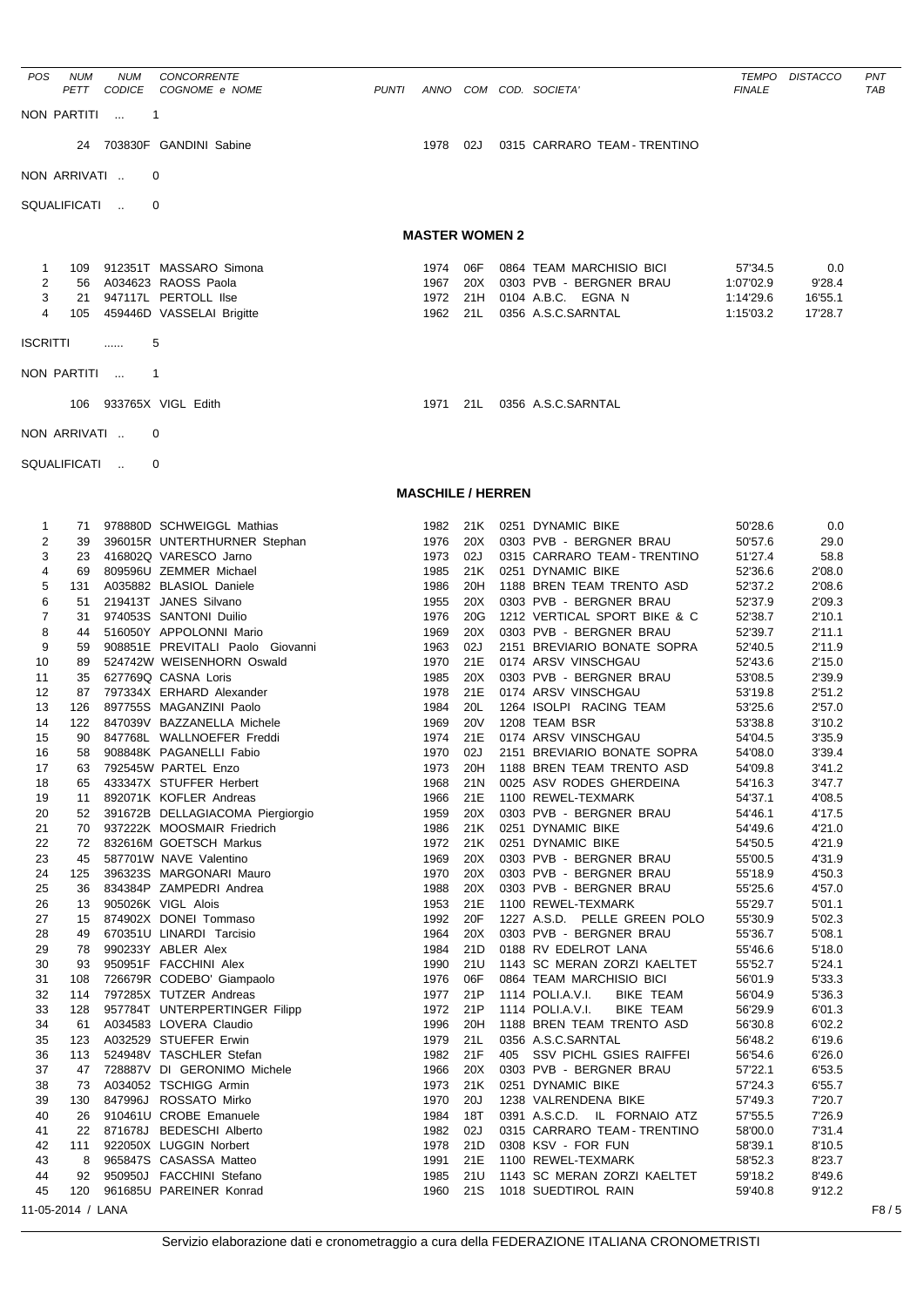| POS             | <b>NUM</b><br>PETT | <b>NUM</b><br>CODICE | CONCORRENTE<br>COGNOME e NOME                                                                                                                                                                                                                    | <b>PUNTI</b> |                  |            | ANNO COM COD. SOCIETA'                             | <b>TEMPO</b><br><b>FINALE</b> | <b>DISTACCO</b>    | PNT<br><b>TAB</b> |
|-----------------|--------------------|----------------------|--------------------------------------------------------------------------------------------------------------------------------------------------------------------------------------------------------------------------------------------------|--------------|------------------|------------|----------------------------------------------------|-------------------------------|--------------------|-------------------|
|                 |                    |                      |                                                                                                                                                                                                                                                  |              | 1962             | 21N        | 0025 ASV RODES GHERDEINA                           |                               | 9'42.9             |                   |
| 46<br>47        | 66<br>75           |                      | 461469E INSAM Ludwig<br>790163H BERNARD Nikolaus                                                                                                                                                                                                 |              | 1958             | 21K        | 0251 DYNAMIC BIKE                                  | 1:00'11.5<br>1:00'17.0        | 9'48.4             |                   |
| 48              | 129                |                      | 990029X VALLE Mario                                                                                                                                                                                                                              |              | 1949             | 02E        | 3270 ACS VALSERIANA ALBINO                         | 1:00'20.5                     | 9'51.9             |                   |
| 49              | 112                |                      | 828531L SCHIESARO Fabio                                                                                                                                                                                                                          |              | 1968             | 21W        | 1010 A.S.D. ALPENJET                               | 1:00'39.2                     | 10'10.6            |                   |
| 50              | 30                 |                      | 996854R COMININI Mirko                                                                                                                                                                                                                           |              | 1973             | 02L        | 3901 VALGRIGNA CYCLING TEAM                        | 1:00'50.7                     | 10'22.1            |                   |
| 51              | 76                 |                      | A007060 SCHOETZER Michael                                                                                                                                                                                                                        |              | 1991             | 21D        | 0188 RV EDELROT LANA                               | 1:01'08.5                     | 10'39.9            |                   |
| 52              | 118                |                      | 895269H PELLEGRINI Luca                                                                                                                                                                                                                          |              | 1969             | 20A        | 1002 COMANO BIKE                                   | 1:01'17.9                     | 10'49.3            |                   |
| 53              | 85                 |                      | 837252V HELFER Kurt Johann                                                                                                                                                                                                                       |              | 1959             | 21D        | 0188 RV EDELROT LANA                               | 1:01'19.9                     | 10'51.3            |                   |
| 54              | 80                 |                      | 955414N MAIR Hannes                                                                                                                                                                                                                              |              | 1983             | 21D        | 0188 RV EDELROT LANA                               | 1:01'26.7                     | 10'58.1            |                   |
| 55              | 100                |                      | 787074U HOFER Franz                                                                                                                                                                                                                              |              | 1973             | 21L        | 0356 A.S.C.SARNTAL                                 | 1:01'39.6                     | 11'11.0            |                   |
| 56              | 124                |                      | A002392 SOMMAVILLA Paolo                                                                                                                                                                                                                         |              | 1958             | 20H        | 1188 BREN TEAM TRENTO ASD                          | 1:02'46.2                     | 12'17.6            |                   |
| 57              | 133                |                      | 836032B LEONARDI Mario                                                                                                                                                                                                                           |              | 1967             | 21A        | 1009 TEAM ZANOLINI BIKE                            | 1:02'49.4                     | 12'20.8            |                   |
| 58              | 12                 |                      | 894941J LAGEDER Theodor                                                                                                                                                                                                                          |              | 1960             | 21E        | 1100 REWEL-TEXMARK                                 | 1:03'23.5                     | 12'54.9            |                   |
| 59              | 77                 |                      | A003822 BEIKIRCHER Fabian                                                                                                                                                                                                                        |              | 1984<br>1972     | 21D<br>21E | 0188 RV EDELROT LANA                               | 1:03'39.6                     | 13'11.0            |                   |
| 60<br>61        | 10<br>57           |                      | 967352B MARCATO Andrea<br>516126D SOLETTI Ivano                                                                                                                                                                                                  |              | 1956             | 02G        | 1100 REWEL-TEXMARK<br>2931 TEAM VISCARDI A.S.D.    | 1:03'40.6<br>1:03'44.6        | 13'12.0<br>13'16.0 |                   |
| 62              | 74                 |                      | 516126D SOLETTI IVano<br>818885N SMANIOTTO Luca<br>334810Y KOCH Alois<br>837970Z MITTERHOFER Stefan<br>A021890 ZOESCHG Gerhard<br>A015968 FERRARI Giovanni<br>433884B COLAONE Roberto<br>808047F FLARER Stephan<br>808913Y OETTL Sieghard<br>808 |              | 1964             | 21K        | 0251 DYNAMIC BIKE                                  | 1:03'50.8                     | 13'22.2            |                   |
| 63              | 91                 |                      |                                                                                                                                                                                                                                                  |              | 1953             | 21E        | 0174 ARSV VINSCHGAU                                | 1:03'52.4                     | 13'23.8            |                   |
| 64              | 88                 |                      |                                                                                                                                                                                                                                                  |              | 1975             | 21E        | 0174 ARSV VINSCHGAU                                | 1:03'53.3                     | 13'24.7            |                   |
| 65              | 83                 |                      |                                                                                                                                                                                                                                                  |              | 1969             | 21D        | 0188 RV EDELROT LANA                               | 1:03'54.5                     | 13'25.9            |                   |
| 66              | 28                 |                      |                                                                                                                                                                                                                                                  |              | 1955             | 03Q        | 3055 ASD CHESINI                                   | 1:04'09.3                     | 13'40.7            |                   |
| 67              | 17                 |                      |                                                                                                                                                                                                                                                  |              | 1969             | 21H        | 0104 A.B.C. EGNA N                                 | 1:05'54.9                     | 15'26.3            |                   |
| 68              | 81                 |                      |                                                                                                                                                                                                                                                  |              | 1971             | 21D        | 0188 RV EDELROT LANA                               | 1:06'21.7                     | 15'53.1            |                   |
| 69              | 82                 |                      |                                                                                                                                                                                                                                                  |              | 1965             | 21D        | 0188 RV EDELROT LANA                               | 1:07'00.4                     | 16'31.8            |                   |
| 70              | 94                 |                      |                                                                                                                                                                                                                                                  |              | 1984             | 21U        | 1143 SC MERAN ZORZI KAELTET                        | 1:07'01.3                     | 16'32.7            |                   |
| 71              | 18                 |                      |                                                                                                                                                                                                                                                  |              | 1966             | 21H        | 0104 A.B.C. EGNA N                                 | 1:10'08.3                     | 19'39.7            |                   |
| 72              | 134                |                      | 902377C DI CARLO Franco                                                                                                                                                                                                                          |              | 1965             | 21A        | 1009 TEAM ZANOLINI BIKE                            | 1:10'56.3                     | 20'27.7            |                   |
| 73              | 54                 |                      | 896813C ZORZI Renzo                                                                                                                                                                                                                              |              | 1953             | 20X        | 0303 PVB - BERGNER BRAU                            | 1:10'59.3                     | 20'30.7            |                   |
| 74              | 107                |                      | 984680T GROSS Manfred                                                                                                                                                                                                                            |              | 1962             | 21L        | 0356 A.S.C.SARNTAL                                 | 1:11'04.7                     | 20'36.1            |                   |
| 75              | 101                |                      | A032836 HOLZMANN Norbert                                                                                                                                                                                                                         |              | 1964             | 21L        | 0356 A.S.C.SARNTAL                                 | 1:11'24.5                     | 20'55.9            |                   |
| 76              | 60                 |                      | 914204T TORRI Carlo<br>480584J DEMETZ Guido                                                                                                                                                                                                      |              | 1947             | 06U<br>21N | 1314 REGOLO-PONTREMOLESE-CIN                       | 1:11'55.3                     | 21'26.7            |                   |
| 77<br>78        | 67<br>79           |                      | 808074A GUFLER Georg                                                                                                                                                                                                                             |              | 1954<br>1980     | 21D        | 0025 ASV RODES GHERDEINA<br>0188 RV EDELROT LANA   | 1:12'01.6<br>1:12'23.4        | 21'33.0<br>21'54.8 |                   |
| 79              | 5                  |                      | 798367R PASQUA Andrea                                                                                                                                                                                                                            |              | 1986             | 06V        | 1282 TEAM BC TIME                                  | 1:13'01.9                     | 22'33.3            |                   |
| 80              | $\overline{4}$     |                      | A029838 CONCI Paolo                                                                                                                                                                                                                              |              | 1954             | 20J        | 1254 GARDAFOX                                      | 1:13'55.2                     | 23'26.6            |                   |
| 81              | 121                |                      | 937101K OBRIST Fabian                                                                                                                                                                                                                            |              | 1989             | 21K        | 0251 DYNAMIC BIKE                                  | 1:14'17.1                     | 23'48.5            |                   |
| 82              | 3                  |                      | A023306 LEONI Giorgio                                                                                                                                                                                                                            |              | 1959             | 20J        | 1254 GARDAFOX                                      | 1:15'38.6                     | 25'10.0            |                   |
| 83              | 20                 |                      | 776197Z DE BACCO Giovanni                                                                                                                                                                                                                        |              | 1946             | 21H        | 0104 A.B.C. EGNA N                                 | 1:16'24.0                     | 25'55.4            |                   |
| 84              | 95                 |                      | 588261D MOSER Giuseppe                                                                                                                                                                                                                           |              | 1967             | 21W        | 0370 S.C.ALTAIR A.S.D.                             | 1:17'33.9                     | 27'05.3            |                   |
| 85              | 19                 |                      | 587996E DAL BOSCO Ermanno                                                                                                                                                                                                                        |              | 1945             | 21H        | 0104 A.B.C. EGNA N                                 | 1:19'05.7                     | 28'37.1            |                   |
| 86              | $\mathbf{1}$       |                      | 717250N LEDER Giovanni                                                                                                                                                                                                                           |              | 1977             | 20J        | 1254 GARDAFOX                                      | 1:27'12.8                     | 36'44.2            |                   |
| <b>ISCRITTI</b> |                    | 122                  |                                                                                                                                                                                                                                                  |              |                  |            |                                                    |                               |                    |                   |
|                 | NON PARTITI        | 33                   |                                                                                                                                                                                                                                                  |              |                  |            |                                                    |                               |                    |                   |
|                 | 2                  |                      | A029836 BONAPACE Enzo                                                                                                                                                                                                                            |              | 1965             | 20J        | 1254 GARDAFOX                                      |                               |                    |                   |
|                 | 7                  |                      | 917731M BETELLE Martin                                                                                                                                                                                                                           |              | 1985             | 21E        | 1100 REWEL-TEXMARK                                 |                               |                    |                   |
|                 | 9                  |                      | 869265J BETELLE Daniel                                                                                                                                                                                                                           |              | 1979             | 21E        | 1100 REWEL-TEXMARK                                 |                               |                    |                   |
|                 | 32                 |                      | 721173Z DEMATTE' Michele                                                                                                                                                                                                                         |              | 1993             |            | 20W 1258 A.S.D. FM CYCLING TEAM                    |                               |                    |                   |
|                 | 33                 |                      | 917730Y DEMATTÉ Jonathan                                                                                                                                                                                                                         |              | 1985             | <b>20W</b> | 1258 A.S.D. FM CYCLING TEAM                        |                               |                    |                   |
|                 | 34                 |                      | A012484 FERRARESE Roberto                                                                                                                                                                                                                        |              | 1985             | <b>20W</b> | 1258 A.S.D. FM CYCLING TEAM                        |                               |                    |                   |
|                 | 37                 |                      | 896596B BERGAMO Daniele                                                                                                                                                                                                                          |              | 1984             | 20X        | 0303 PVB - BERGNER BRAU                            |                               |                    |                   |
|                 | 40                 |                      | 908581Y ZENDRI Brunio                                                                                                                                                                                                                            |              | 1979             | 20X        | 0303 PVB - BERGNER BRAU                            |                               |                    |                   |
|                 | 41                 |                      | A007423 PICHLER Bruno                                                                                                                                                                                                                            |              | 1977             | 20X        | 0303 PVB - BERGNER BRAU                            |                               |                    |                   |
|                 | 42                 |                      | 797726Y DECARLI Paolo                                                                                                                                                                                                                            |              | 1970             | 20X        | 0303 PVB - BERGNER BRAU                            |                               |                    |                   |
|                 | 43                 |                      | 883091F CAMPI Stefano                                                                                                                                                                                                                            |              | 1970             | 20X        | 0303 PVB - BERGNER BRAU                            |                               |                    |                   |
|                 | 46                 |                      | 724852V VALENTINI Gabriele<br>A023864 MALFERTHEINER Karl Hainz                                                                                                                                                                                   |              | 1968             | 20X<br>20X | 0303 PVB - BERGNER BRAU                            |                               |                    |                   |
|                 | 50<br>53           |                      | A023487 GOSETTI Giorgio                                                                                                                                                                                                                          |              | 1961<br>1956     | 20X        | 0303 PVB - BERGNER BRAU<br>0303 PVB - BERGNER BRAU |                               |                    |                   |
|                 | 55                 |                      | 896828K MICHELOTTO Claudio                                                                                                                                                                                                                       |              | 1942             | 20X        | 0303 PVB - BERGNER BRAU                            |                               |                    |                   |
|                 | 62                 |                      | 811494F GIACOMUZZI Matteo                                                                                                                                                                                                                        |              | 1981             | 20H        | 1188 BREN TEAM TRENTO ASD                          |                               |                    |                   |
|                 | 64                 |                      | 854202D PERATHONER Guenther                                                                                                                                                                                                                      |              | 1972             | 21N        | 0025 ASV RODES GHERDEINA                           |                               |                    |                   |
|                 | 68                 |                      | 919661H RESCH Christian                                                                                                                                                                                                                          |              | 1975             | 21K        | 0251 DYNAMIC BIKE                                  |                               |                    |                   |
|                 | 84                 |                      | 524653V ARMELLINI Walter                                                                                                                                                                                                                         |              | 1964             | 21D        | 0188 RV EDELROT LANA                               |                               |                    |                   |
|                 | 86                 |                      | 524760C TSCHENETT Thomas                                                                                                                                                                                                                         |              | 1978             | 21E        | 0174 ARSV VINSCHGAU                                |                               |                    |                   |
|                 | 96                 |                      | 894965J AINHAUSER Walter                                                                                                                                                                                                                         |              | 1983             | 21L        | 0356 A.S.C.SARNTAL                                 |                               |                    |                   |
|                 | 97                 |                      | 804078A GROSS Armin                                                                                                                                                                                                                              |              | 1989             | 21L        | 0356 A.S.C.SARNTAL                                 |                               |                    |                   |
|                 | 98                 |                      | 787071Z HOCHKOFLER Roman                                                                                                                                                                                                                         |              | 1978             | 21L        | 0356 A.S.C.SARNTAL                                 |                               |                    |                   |
|                 | 99                 |                      | 641149R PIXNER Juergen                                                                                                                                                                                                                           |              | 1974             | 21L<br>21L | 0356 A.S.C.SARNTAL                                 |                               |                    |                   |
|                 | 102<br>103         |                      | A001993 HOLZER Walter<br>783960H THALER Franz                                                                                                                                                                                                    |              | 1954<br>1947 21L |            | 0356 A.S.C.SARNTAL<br>0356 A.S.C.SARNTAL           |                               |                    |                   |
|                 |                    |                      |                                                                                                                                                                                                                                                  |              |                  |            |                                                    |                               |                    |                   |
|                 | 11-05-2014 / LANA  |                      |                                                                                                                                                                                                                                                  |              |                  |            |                                                    |                               |                    | F8/6              |